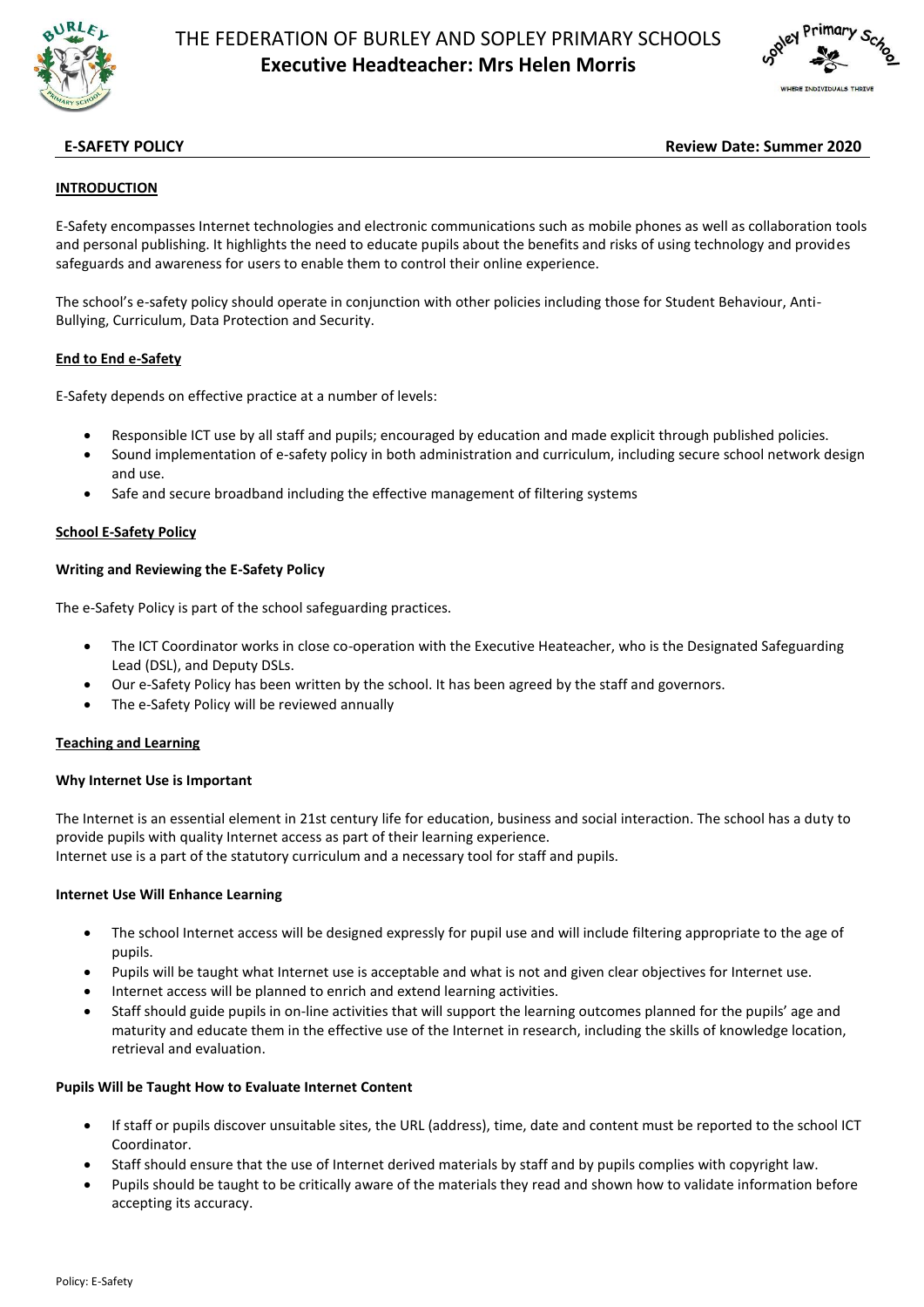#### **Managing Internet Access**

## **Information System Security**

- The security of the school information systems will be reviewed regularly.
- Virus protection will be installed and updated regularly.
- The school uses broadband with its firewall and filters.

## **E-Mail**

- Pupils may only use approved e-mail accounts on the school system. Children are not allowed access to personal e-mail accounts or chat rooms whilst in school.
- Pupils must immediately tell a teacher if they receive offensive e-mail.
- Pupils must not reveal personal details of themselves or others in e-mail communication, or arrange to meet anyone without specific permission.
- E-mail sent to an external organisation should be written carefully and authorised before sending, in the same way as a letter written on school headed paper.
- The forwarding of chain letters is not permitted.

#### **Published Content and the School Website**

- The contact details on the Web site should be the school address, e-mail and telephone number. Staff or pupils personal information will not be published.
- The Executive Headteacher will take overall editorial responsibility and ensure that content is accurate and appropriate.

# **Publishing Pupil's Images and Work**

- Photographs that include pupils will be selected carefully and will not enable individual pupils to be clearly identified.
- Pupils' full names will not be used anywhere on the Web site, particularly in association with photographs.
- Written permission from parents or carers will be obtained before photographs of pupils are published on the school Web site.
- Pupil's work can only be published with the permission of the pupil and parents.

#### **Social Networking and Personal Publishing**

- Social networking sites and newsgroups will be blocked unless a specific use is approved.
- Pupils are advised never to give out personal details of any kind which may identify them or their location. Examples would include real name, address, mobile or landline phone numbers, school, IM address, e-mail address, names of friends, specific interests and clubs etc.
- Pupils and parents will be advised that the use of social network spaces outside school may be inappropriate for primary aged pupils.

#### **Managing Filtering**

- The school will work in partnership with the service provider to ensure filtering systems are as effective as possible.
- If staff or pupils discover unsuitable sites, the URL, time and date must be reported to the school E-Safety coordinator.
- Senior staff will ensure that checks are made to ensure that the filtering methods selected are appropriate, effective and reasonable.

# **Managing Video-Conferencing (Not currently applicable at Burley & Sopley Primary Schools)**

- IP videoconferencing should use the educational broadband network to ensure quality of service and security rather than the Internet.
- External IP addresses should not be made available to other sites.
- Pupils should ask permission from the supervising teacher before making or answering a video-conference call.
- Video-conferencing should be supervised appropriately for the pupils' age.

#### **Managing Emerging Technologies**

 Emerging technologies will be examined for educational benefit and a risk assessment will be carried out before use in school is allowed.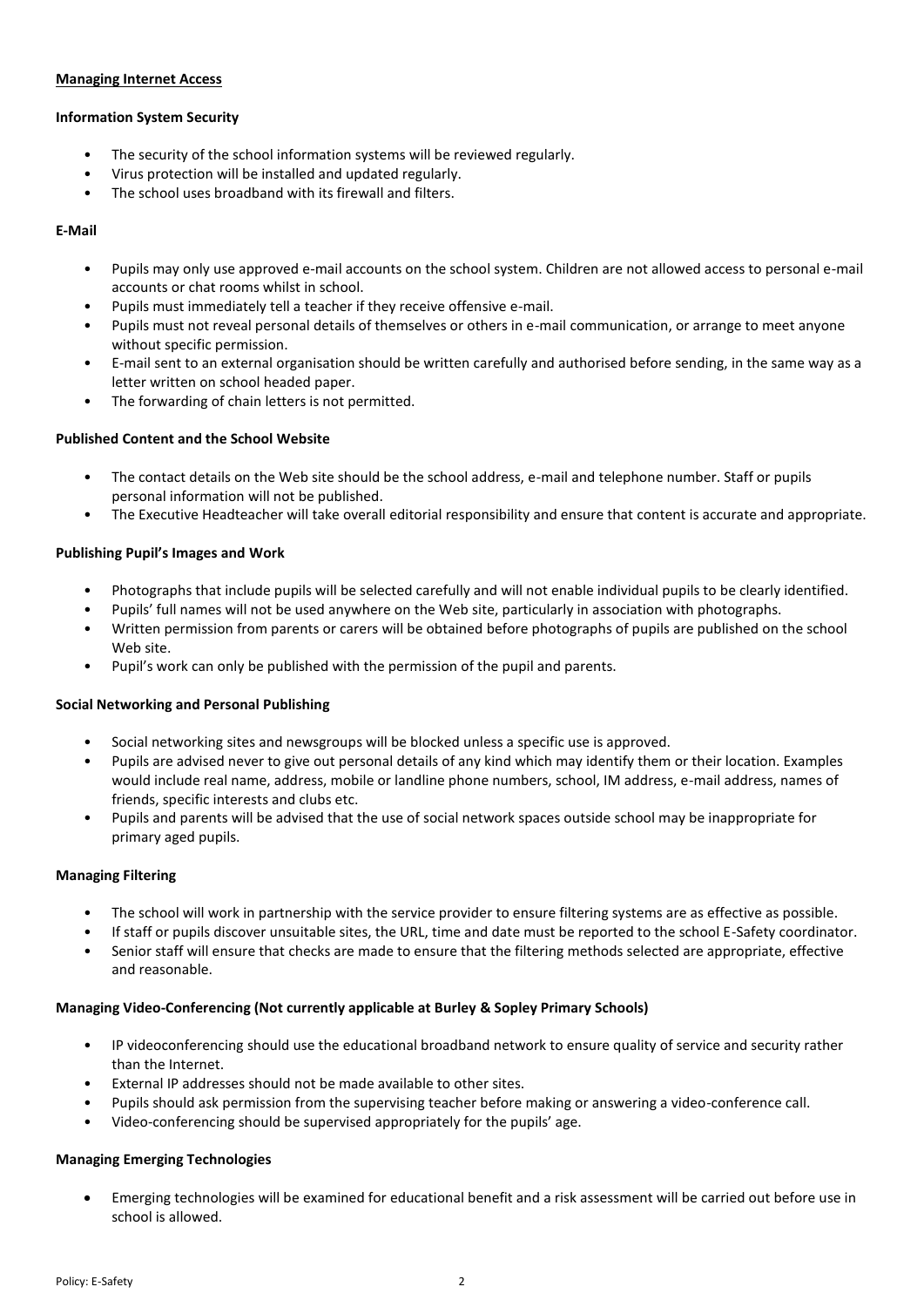- Mobile phones will not be used during lessons or formal school time. The sending of abusive or inappropriate text messages is forbidden.
- Staff have access to a school phone where contact with pupils is required.

# **Protecting Personal Data**

Personal data will be recorded, processed, transferred and made available according to the Data Protection Act 1998

#### **Assessing Risks**

- In common with other media such as magazines, books and video, some material available via the Internet is unsuitable for pupils. The school will take all reasonable precautions to ensure that users access only appropriate material. However, due to the international scale and linked nature of Internet content, it is not possible to guarantee that unsuitable material will never appear on a school computer. The school can accept liability for the material accessed, or any consequences of Internet access.
- The Executive Headteacher will ensure that the e-Safety Policy is implemented and compliance with the policy monitored.

# **Policy Decisions**

#### **Authorising Internet Access**

- All staff, including Teaching Assistants and Supply Teachers must adhere to the school's ICT Acceptable Use Policy (AUP) before using any school ICT resource.
- Children's access to the Internet will be by adult demonstration or through supervised access to specific, approved online materials.

#### **Handling E-Safety Complaints**

- Complaints of Internet misuse will be dealt with by a senior member of staff.
- Any complaint about staff misuse must be referred to the Executive Headteacher.
- Complaints of a child protection nature must be dealt with in accordance with school child protection procedures.
- Pupils and parents will be informed of the complaints procedure.
- Sanctions within the school discipline policy include: interview/counselling by class teacher / headteacher; informing parents or carers; – removal of Internet or computer access for a period.

#### **Community Use of the Internet**

- The school will be sensitive to Internet related issues experienced by pupils out of school, e.g. social networking sites, and offer appropriate advice.
- Parents using school ICT equipment must adhere to the school's ICT Acceptable Use Policy (AUP).

#### **Communications Policy**

#### **Introducing the E-Safety Policy to Pupils**

- Pupils will be informed that Internet use will be monitored.
- Advice on e-Safety will be introduced at an age-appropriate level to raise the awareness and importance of safe and responsible internet use.

#### **Staff and the E-Safety Policy**

- All staff will be given the School e-Safety Policy and its importance explained.
- Staff should be aware that Internet traffic can be monitored and traced to the individual user. Discretion and professional conduct is essential.

#### **Enlisting Parents' / Carers' Support**

• A copy of this policy will be made available on the school website or in hard copy via the school office upon request.

•